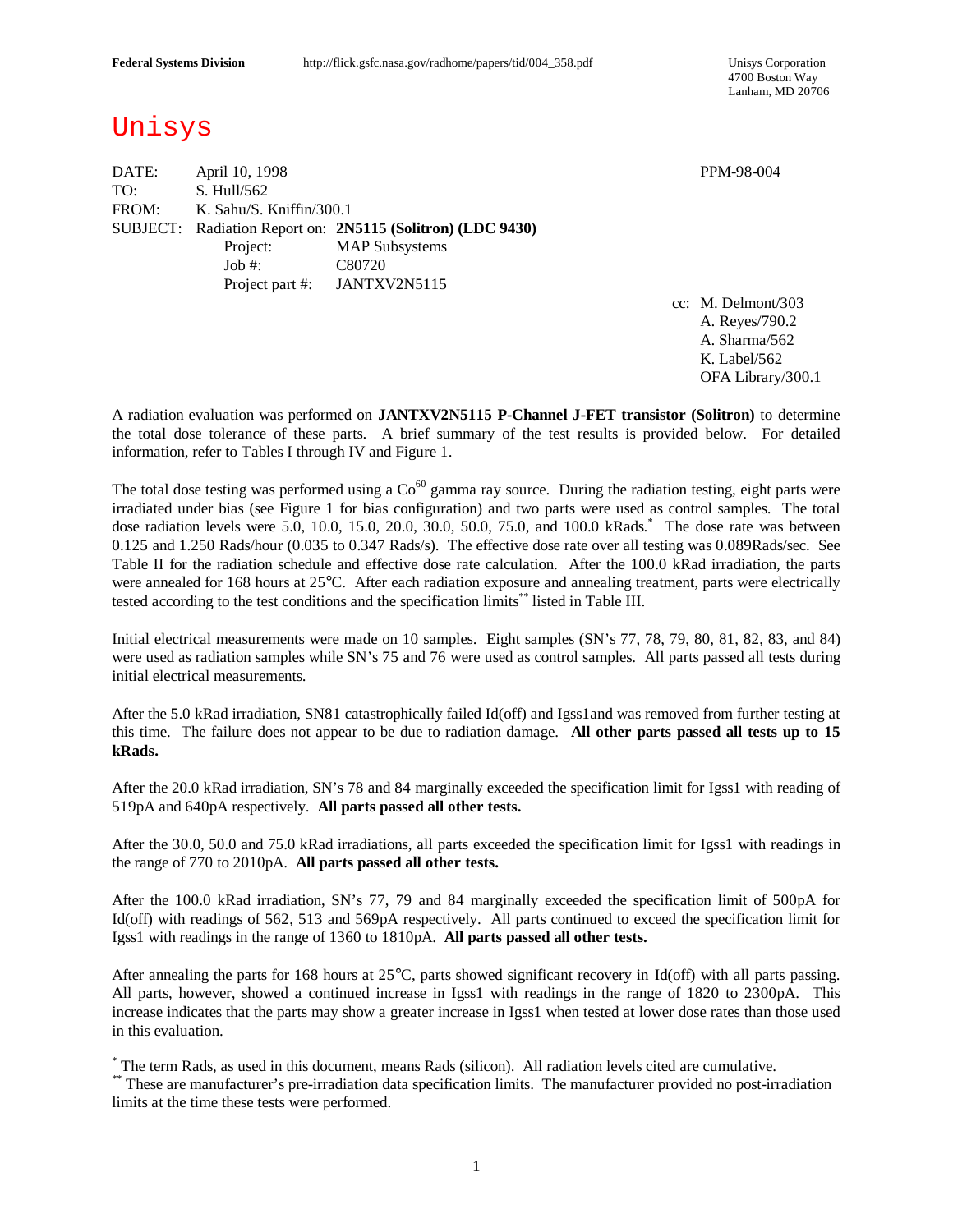Table IV provides a summary of the test results with the mean and standard deviation values for each parameter after each irradiation exposure and annealing step.

Any further details about this evaluation can be obtained upon request. If you have any questions, please call me at (301) 731-8954.

### \_\_\_\_\_\_\_\_\_\_\_\_\_\_\_\_\_\_\_\_\_\_\_\_\_\_\_\_\_\_\_\_\_\_\_\_\_\_\_\_\_\_\_\_\_\_\_\_\_\_\_\_\_\_\_\_\_\_\_\_\_\_\_\_\_\_\_\_\_\_\_\_\_\_\_\_\_\_\_\_\_\_\_\_\_\_\_\_\_\_\_\_ ADVISORY ON THE USE OF THIS DOCUMENT

The information contained in this document has been developed solely for the purpose of providing general guidance to employees of the Goddard Space Flight Center (GSFC). This document may be distributed outside GSFC only as a courtesy to other government agencies and contractors. Any distribution of this document, or application or use of the information contained herein, is expressly conditional upon, and is subject to, the following understandings and limitations:

(a) The information was developed for general guidance only and is subject to change at any time;

(b) The information was developed under unique GSFC laboratory conditions which may differ substantially from outside conditions;

(c) GSFC does not warrant the accuracy of the information when applied or used under other than unique GSFC laboratory conditions;

(d) The information should not be construed as a representation of product performance by either GSFC or the manufacturer;

(e) Neither the United States government nor any person acting on behalf of the United States government assumes any liability resulting from the application or use of the information.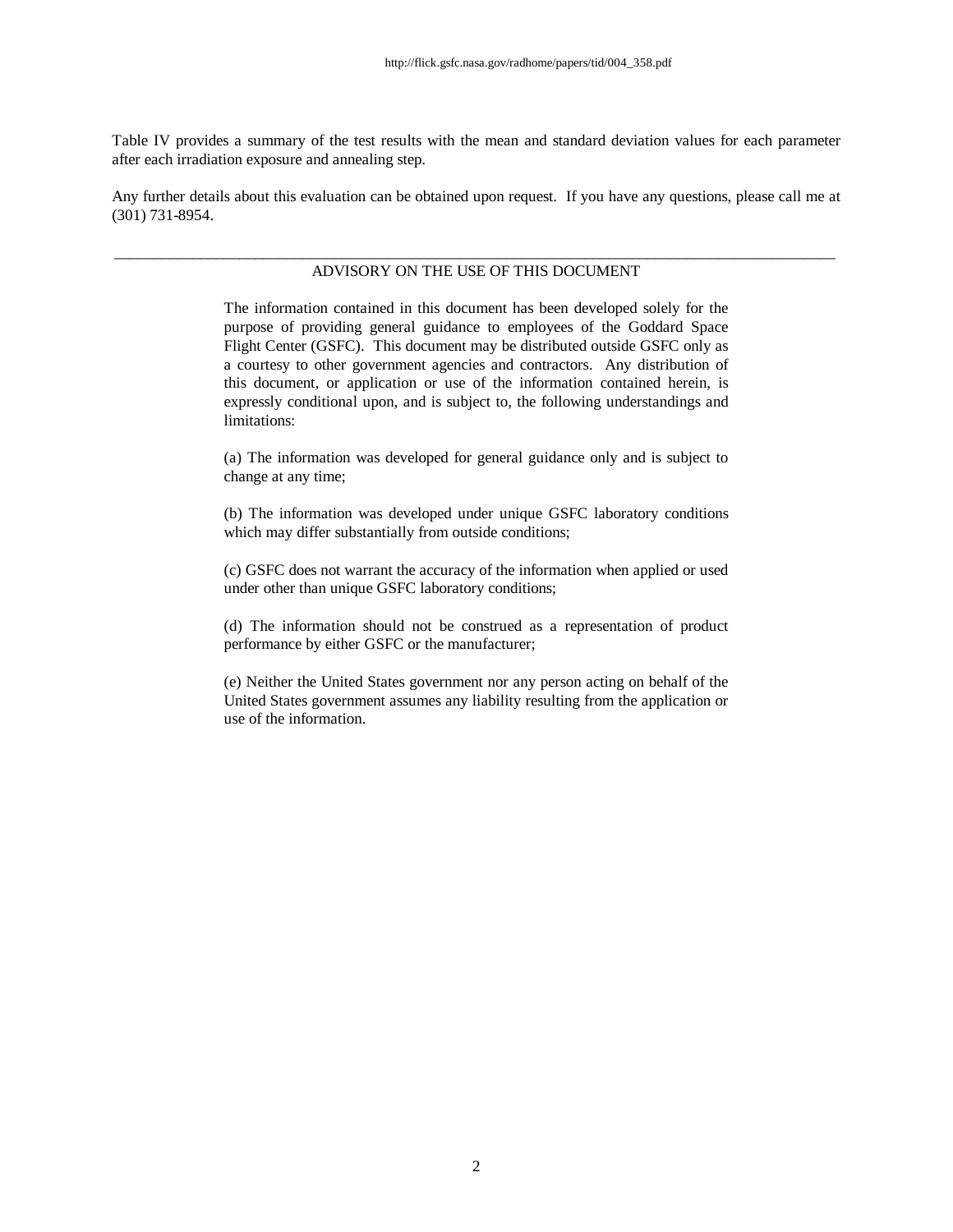



Resistor is  $10k\Omega \pm 5\%$ , ½W.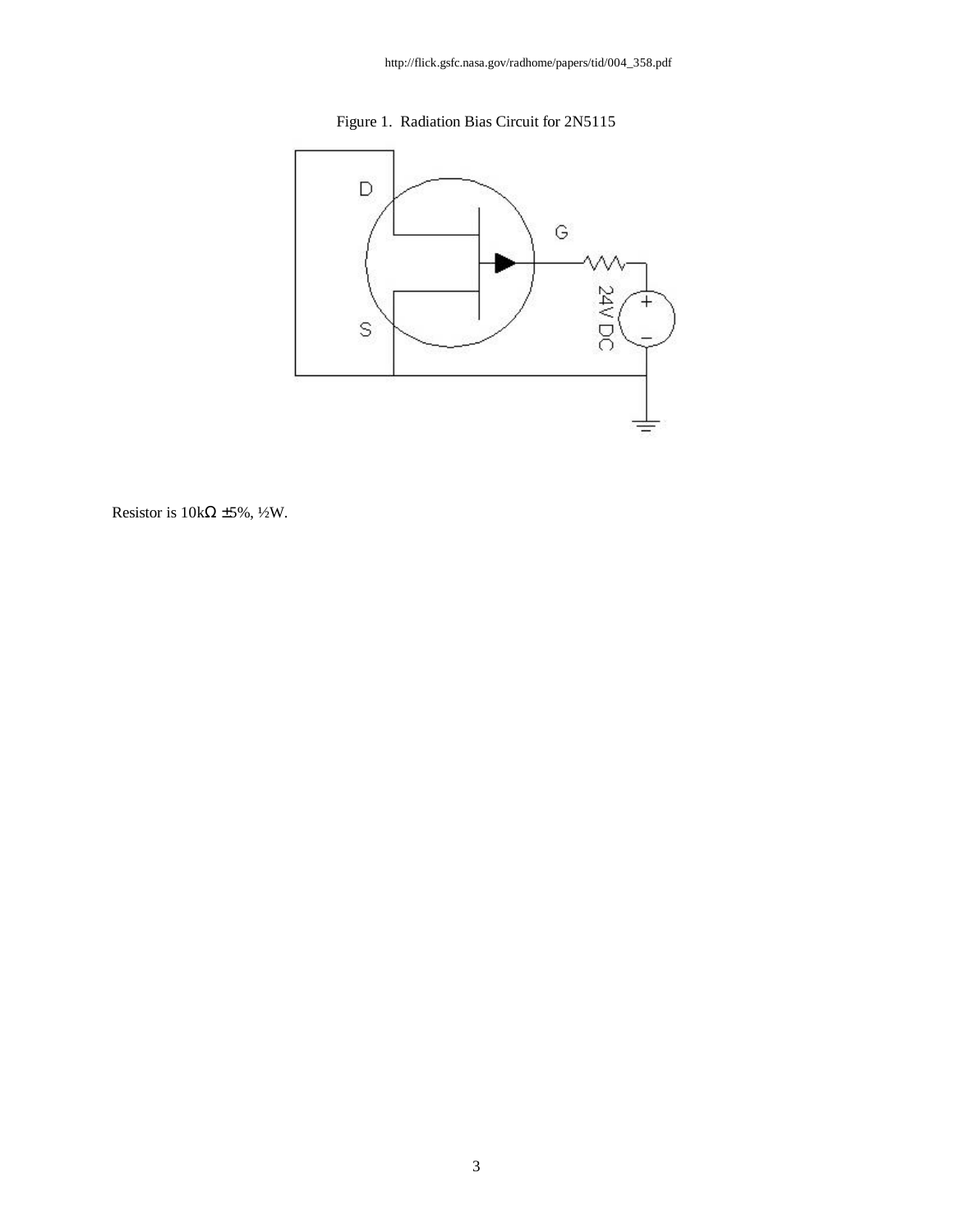| Generic Part Number:                 | 2N5115                            |
|--------------------------------------|-----------------------------------|
| <b>MAP Subsystem Part Number</b>     | JANTXV2N5115                      |
| Charge Number:                       | C80720                            |
| Manufacturer:                        | Solitron                          |
| Lot Date Code (LDC):                 | 9430                              |
| <b>Quantity Tested:</b>              | 10                                |
| Serial Number of Control Samples:    | 75, 76                            |
| Serial Numbers of Radiation Samples: | 77, 78, 79, 80, 81, 82, 82 and 84 |
| Part Function:                       | P-Channel J-FET Transistor        |
| Part Technology:                     | <b>J-FET</b>                      |
| Package Style:                       | $TO-5$                            |
| Test Equipment:                      | <b>Testronics/Bench Tests</b>     |
| Test Engineer:                       | S. Norris/B. Chong                |

# TABLE I. Part Information

• The manufacturer for this part guaranteed no radiation tolerance/hardness.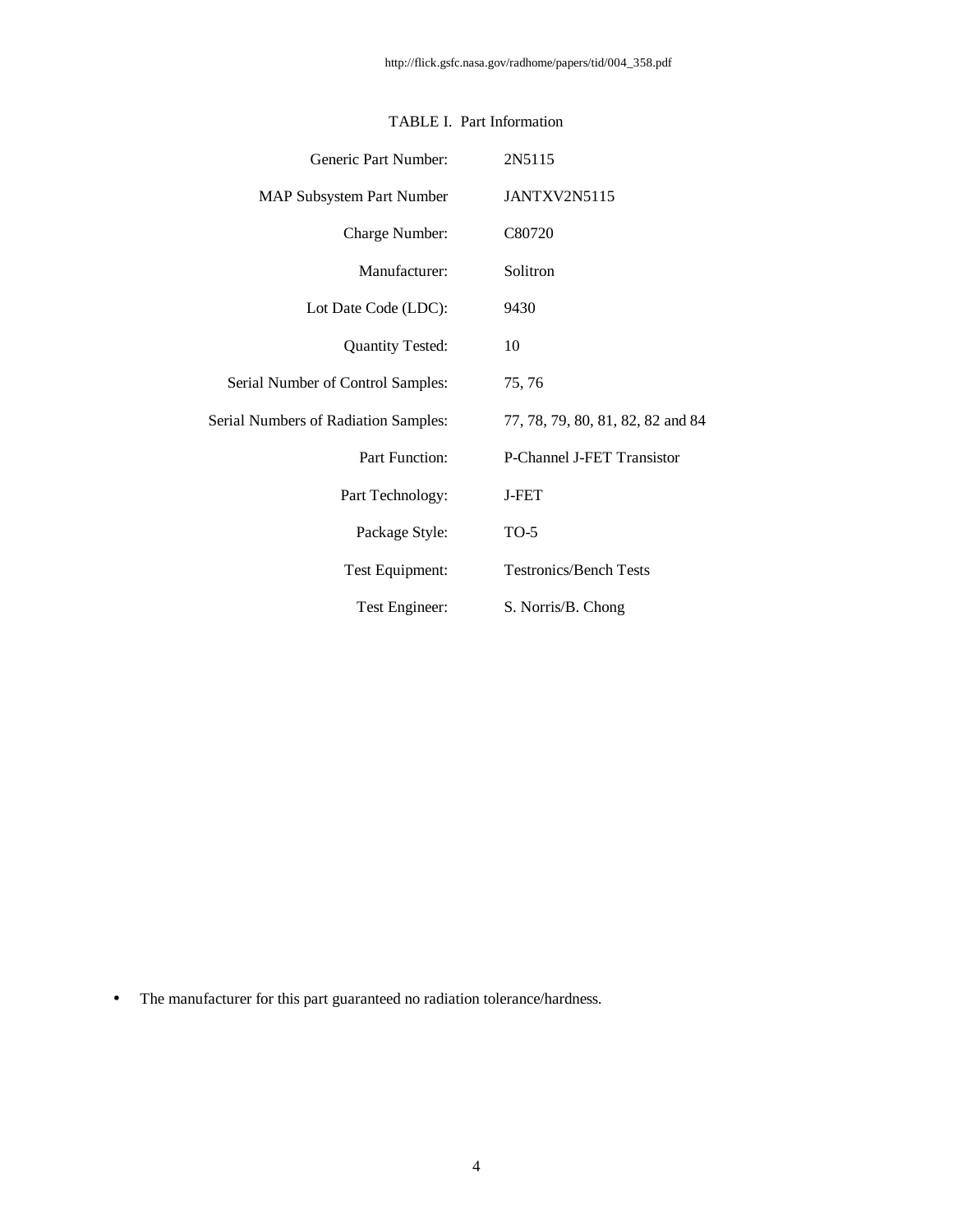| TABLE II. Radiation Schedule for 2N5115                                                                                                                                                                                             |  |
|-------------------------------------------------------------------------------------------------------------------------------------------------------------------------------------------------------------------------------------|--|
|                                                                                                                                                                                                                                     |  |
|                                                                                                                                                                                                                                     |  |
|                                                                                                                                                                                                                                     |  |
|                                                                                                                                                                                                                                     |  |
|                                                                                                                                                                                                                                     |  |
|                                                                                                                                                                                                                                     |  |
|                                                                                                                                                                                                                                     |  |
|                                                                                                                                                                                                                                     |  |
|                                                                                                                                                                                                                                     |  |
|                                                                                                                                                                                                                                     |  |
|                                                                                                                                                                                                                                     |  |
|                                                                                                                                                                                                                                     |  |
|                                                                                                                                                                                                                                     |  |
|                                                                                                                                                                                                                                     |  |
|                                                                                                                                                                                                                                     |  |
|                                                                                                                                                                                                                                     |  |
|                                                                                                                                                                                                                                     |  |
|                                                                                                                                                                                                                                     |  |
|                                                                                                                                                                                                                                     |  |
|                                                                                                                                                                                                                                     |  |
|                                                                                                                                                                                                                                     |  |
|                                                                                                                                                                                                                                     |  |
|                                                                                                                                                                                                                                     |  |
|                                                                                                                                                                                                                                     |  |
|                                                                                                                                                                                                                                     |  |
| Effective Dose Rate = 100,000 RADS/13 DAYS=320.5 RADS/HOUR=0.089 RADS/SEC                                                                                                                                                           |  |
| $\overline{1}$ , and a set of the set of the set of the set of the set of the set of the set of the set of the set of the set of the set of the set of the set of the set of the set of the set of the set of the set of the set of |  |

The effective dose rate is lower than that of the individual radiation steps as it takes into account the time needed to test the parts.

PARTS WERE IRRADIATED AND ANNEALED UNDER BIAS, SEE FIGURE 1.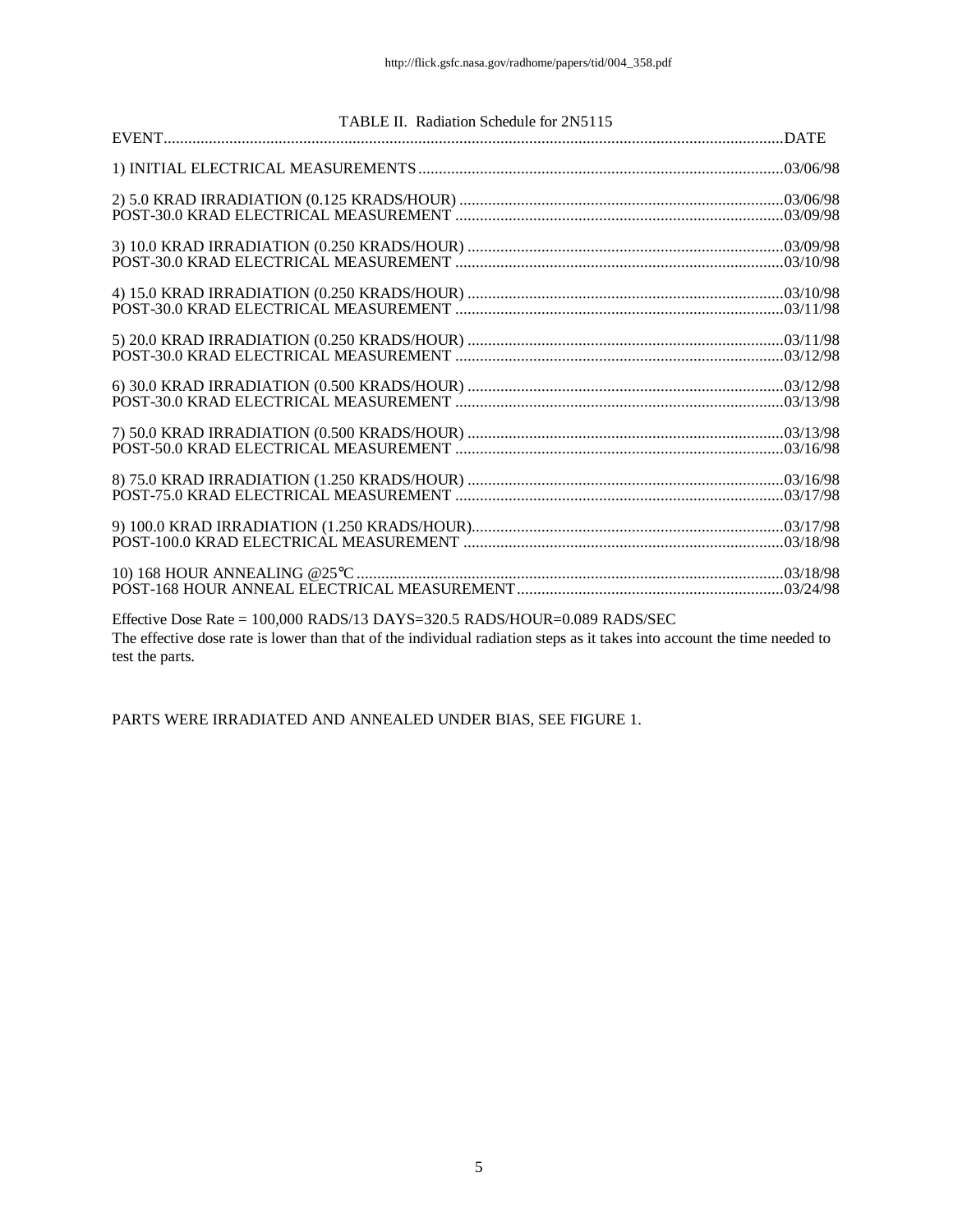| <b>Test</b>      |                  |                                                                                                                                                                          | Spec.        | Lim. |
|------------------|------------------|--------------------------------------------------------------------------------------------------------------------------------------------------------------------------|--------------|------|
| #                | <b>Parameter</b> | <b>Units Test Conditions</b>                                                                                                                                             | min          | max  |
| -1               | <b>IDSS</b>      | $mA V_{DS} = -15V$ , $V_{GS} = 0V$                                                                                                                                       | 15           | 60   |
| $\mathbf{2}$     | VDS on           | $V I_D = -7mA, V_{GS} = 0V$                                                                                                                                              | $\mathbf{0}$ | 0.8  |
| 3                | <b>Id off</b>    | $pA V_{DS} = -15V$ , $V_{GS} = 7V$                                                                                                                                       | $-500$       | 500  |
| $\boldsymbol{4}$ | <b>Igss</b>      | $pA V_{GS} = 20V, V_{DS} = 0V$                                                                                                                                           |              | 500  |
| 5                | Vgs off          | $V V_{DS} = -15V$ , $I_D = 1nA$                                                                                                                                          | 3.0          | 6.0  |
| 6                | <b>RDS</b> on    | $\mathbf{W} \mathbf{V}_{\mathbf{G}S} = \mathbf{0} \mathbf{V}, \mathbf{I}_{\mathbf{D}} = \mathbf{0} \mathbf{A}, \mathbf{f} = \mathbf{1} \mathbf{M} \mathbf{H} \mathbf{z}$ | $\mathbf{0}$ | 100  |
| 7                | <b>VBRGSS</b>    | $V _{\text{I}_{\text{G}}} = 1$ mA, $V_{\text{DS}} = 0V$                                                                                                                  | 30           |      |

## Table III. Electrical Characteristics of 2N5115 /1

Notes:

1/ These are the manufacturer's non-irradiated data sheet specification limits. The manufacturer provided no postirradiation limits at the time the tests were performed.

2/ Id off, Igss, Vgs off, RDS on, and VBRGSS were measured on the bench due to limitations in the automatic tester.